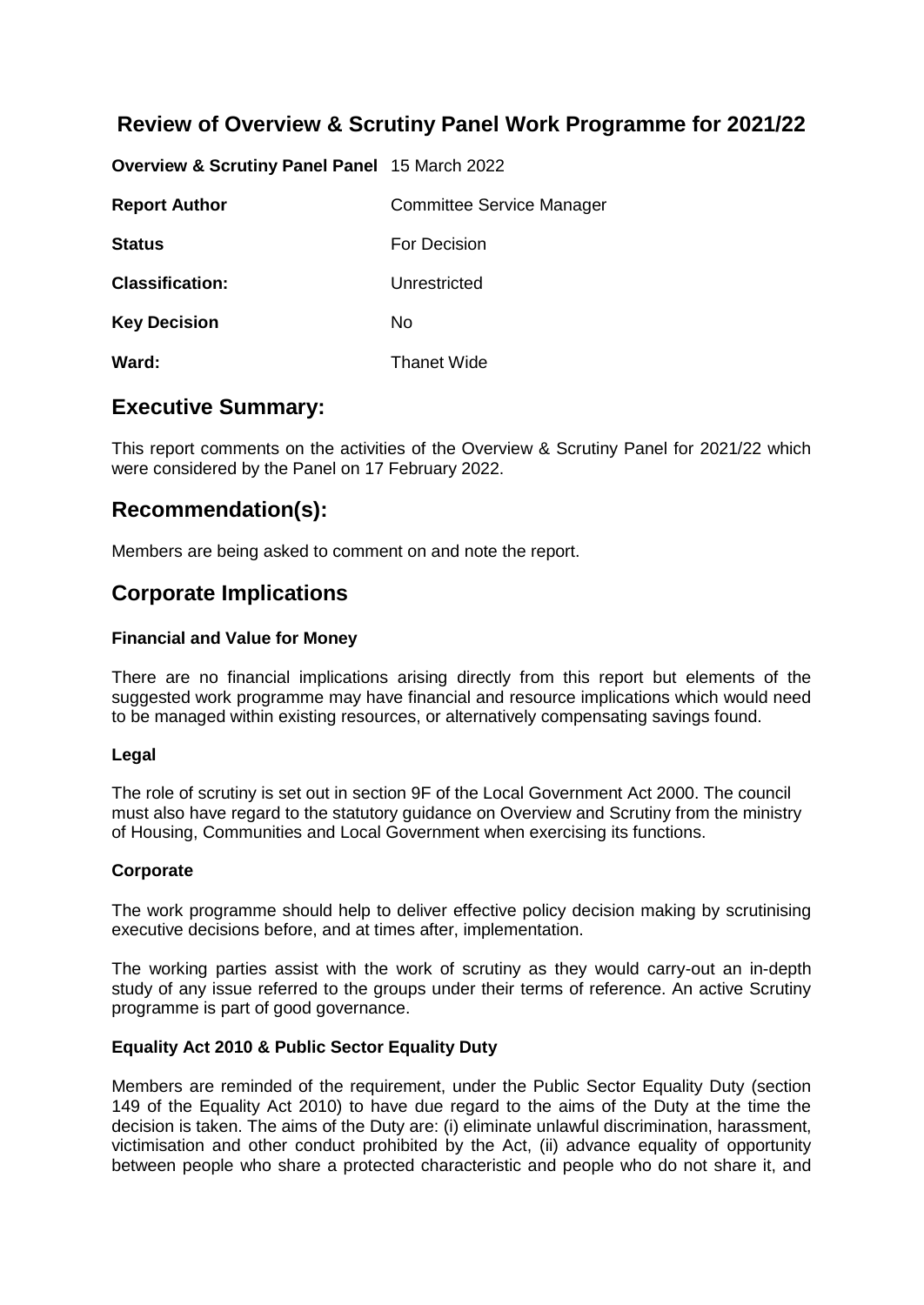(iii) foster good relations between people who share a protected characteristic and people who do not share it.

Protected characteristics: age, sex, disability, race, sexual orientation, gender reassignment, religion or belief and pregnancy & maternity. Only aim (i) of the Duty applies to Marriage & civil partnership.

This report relates to the following aim of the equality duty: -

- 1. To eliminate unlawful discrimination, harassment, victimisation and other conduct prohibited by the Act.
- 2. To advance equality of opportunity between people who share a protected characteristic and people who do not share it
- 3. To foster good relations between people who share a protected characteristic and people who do not share it.

No implications arise directly but the Council needs to retain a strong focus and understanding on issues of diversity amongst the local community and ensure service delivery matches these.

It was important to be aware of the Council's responsibility under the Public Sector Equality Duty (PSED) and show evidence that due consideration has been given to the equalities impact that may be brought upon communities by the decisions made by Council.

# **CORPORATE PRIORITIES**

This report relates to Communities.

## **1.0 Introduction and Background**

- 1.1 This report allows the Panel to review and amend the work programme for the 2021/22 municipal year agreed at the meeting on 26 August 2021.
- 1.2 The current statutory guidance for the scrutiny function says, effective overview and scrutiny should:
	- Provide constructive 'critical friend' challenge;
	- Amplify the voices and concerns of the public;
	- Be led by independent people who take responsibility for their role; and
	- Drive improvement in public services
- 1.3 With this in mind, Members may wish to ensure that the Panel work programme for the year provides opportunities for critical but constructive challenge to the Executive, articulate any concerns about matters that are the business of the council and strive for improved service delivery by the Council and other public agencies working in Thanet.

## **2.0 The Current Situation**

### **Scrutiny Review Topics**

2.1 In 2019/20 through to 2021/22, the Panel started working through the list of scrutiny review topics and agreed a prioritised list using the matrix that was established and agreed upon by Members. Whilst some of the topics would be considered through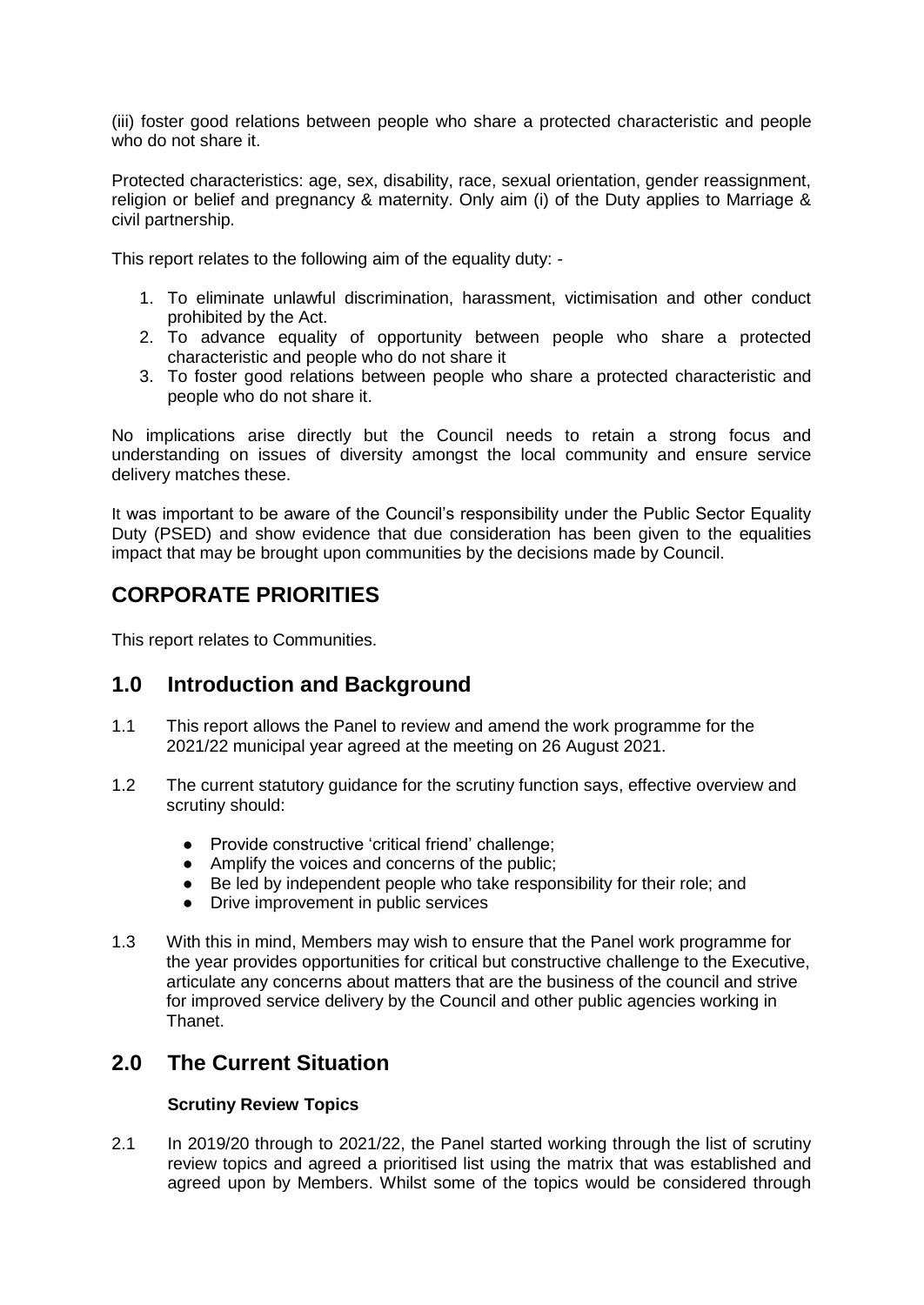conducting reviews, others would be expedited through one off reports (where appropriate).

#### **Coastal Waste Scrutiny Review**

- 2.2 At the meeting on 26 August 2021, the Panel set up a five member Coastal Waste Review Working party to conduct a scrutiny review of coastal waste collection practices in the district. The working party met for their first formal meeting on 6 October 2021 and agreed a work programme for conducting their review work. They identified the key witnesses (witness groups) to talk to in order to gather evidence for their report.
- 2.3 On 21 October 2021 the working party met council senior officers from Operational Services. These included the Corporate Director of Communities and Director of Operations. They also met the Cabinet Member for Environmental Services and Special Projects. On 4 November 2021 they met representatives from parish and town councils who oversee a partition of the district's coastline.

On 10 November 2021, the working party met two more council officers from the Tourism department (the Director of Regeneration and Tourism Manager). On 15 November 2021 met a number of volunteer litter group representatives.

2.5 The working party is now in the process of drafting their report and taking it through the pre-approval process for presentation to the Overview and Scrutiny Panel on 19 April 2022. In the meantime, the Chair of the working party will continue to give verbal updates at Panel meetings.

#### **Memorial plaques and Monuments**

- 2.6 The reviewing of memorial plaques and monuments in the district was initially given priority in order to expedite the review of what was then a topical issue nationwide. Cabinet then had expressed an interest to establish a policy for managing memorial plaques and monuments in the Thanet. The Panel was approached to contribute to the establishment of that policy by Cabinet. However due to the anticipated new legislation which would include new guidance on how the council could address the issue of monuments and plaques in the district, it was not possible to continue with this work stream. On 20 April 2021, the Panel decided to temporarily halt and therefore keep in abeyance the work of the Memorial Working Party until an appropriate time.
- 2.7 Annex 1 details the current work programme before any new work has been added. All the scrutiny review topics that the Panel identified as ongoing work streams that would spill over into multiple municipal year periods are detailed in the Annex 2 to the report.

### **Cabinet Presentations at OSP Meetings**

2.11 Councillor Bob Bayford, Cabinet Member for Environmental Services and Special Projects was invited to the 19 April 2022 Panel to present on the Climate Emergency Declaration made TDC, addressing the following question; "How is the Council doing in achieving the aims and objectives of its Green Agenda?" The presentation is still to be confirmed.